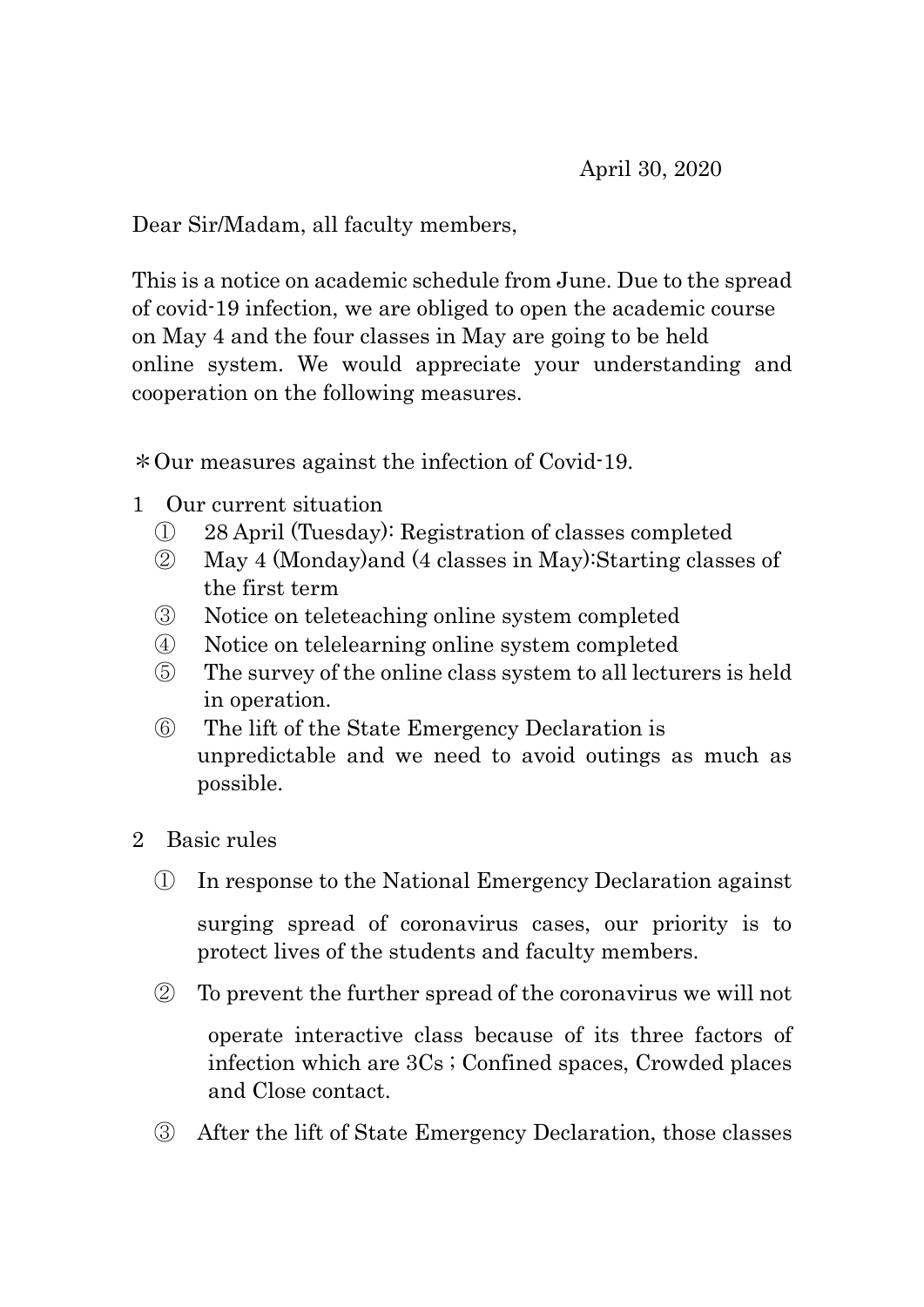which need research work in the facility and equipment in the campus, have to take measures against the risk of infection such as alcohol-based hand sterilization, and wearing masks for sneezing and coughing.

- 3 Further measures to take
	- ① In order to prevent infection for students, we keep campus closed along with our basic policy.
	- ② We continue operating classes by teleteaching system from June as well. The interactive classes are not to be held in the first term except research courses which need laboratory work, practical training and skill practice with facility and equipment in the campus.
	- ③ The laboratory work of the research course using facility and equipment in the campus needs utmost care for the measures against the coronavirus infection as mentioned above.
- \* Classes from June 1 Regarding classes in May
- ① Basically we provide teleteaching on-demand system as much

as possible including laboratory research course; (laboratory work, practical training, skill practice)

② The procedure (flow) of the on-line system above is as the

followings;

- \*indication of content of class
- \*checking academic achievement of the students
- \*feedback
- ③ Basically we operate on-demand system by kyonet. In case of the web-meeting system, certain conditions are required.
- ④ The content should be within range of limits of smartphone users and 4G network environment.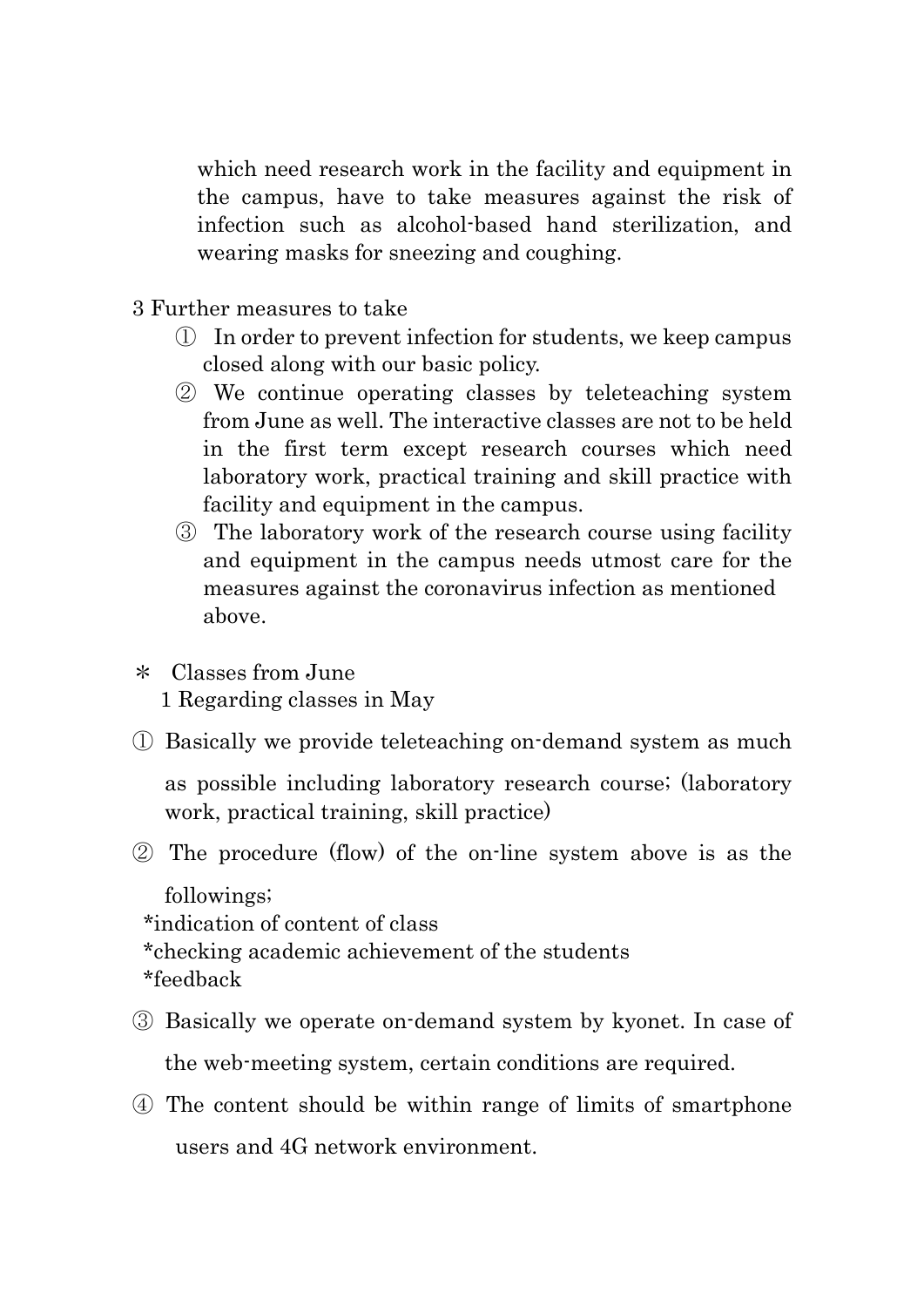⑤ In case of the web -meeting interactive class, we need to get

approval of all students regarding network environment and teaching method.

Note:

For details please consult the followings. \*Notice(April 7) on Online class by kyonet \*Supplementary Notice(April 17) on Online class by kyonet dated 7 April . And Notice(April 17) on web-meeting system class

- 2 Classes from June
- (A) On-line class
	- ① Basically, we provide teleteaching on-demand system as much as possible. Regarding laboratory research course (laboratory work, practical training, skill practice), we will decide how to operate the class after the State Emergency Declaration is lifted.
	- ② In order to achieve good level of teaching comparable to the interactive classes, we have to endeavor hard.
	- ③ We request students to prepare for the proper internet environment and smartphone communication capacity in order to receive the complete lectures after June as well.
- (B) Interactive Meeting Class
- ① After the lift of State Emergency Declaration, we look into the implementation of interactive classes for the laboratory work of the research course which needs facility and equipment in the campus. We need utmost care for the measures against the risk of infection such as alcohol based-hand sterilization, and wearing masks for sneezing and coughing as the interactive classes have three factors of infection: 3Cs " Confined spaces, Crowded places and Close contact